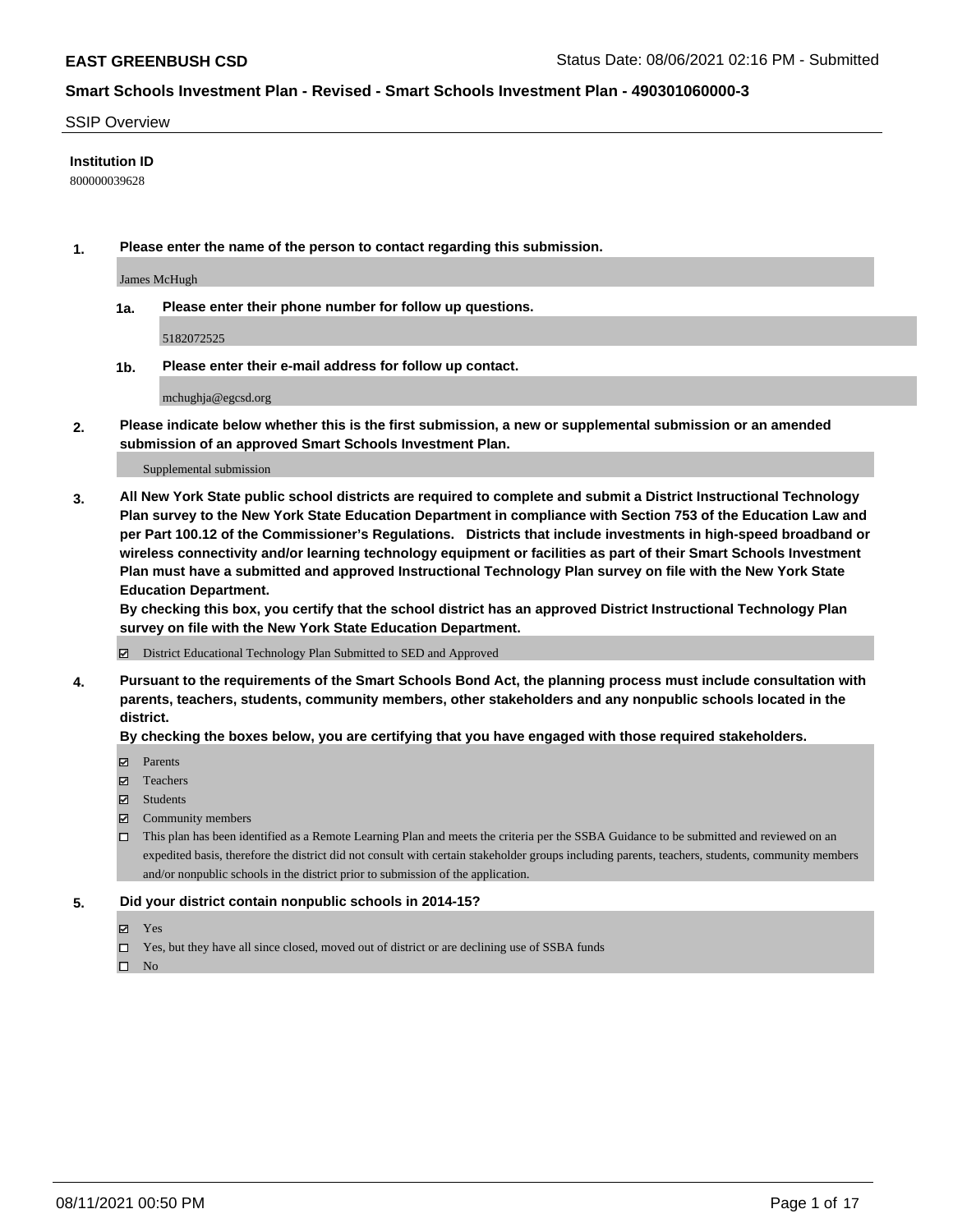#### SSIP Overview

**6. Certify that the following required steps have taken place by checking the boxes below:**

- The district developed and the school board approved a preliminary Smart Schools Investment Plan.
- The preliminary plan was posted on the district website for at least 30 days. The district included an address to which any written comments on the plan should be sent.
- The school board conducted a hearing that enabled stakeholders to respond to the preliminary plan. This hearing may have occured as part of a normal Board meeting, but adequate notice of the event must have been provided through local media and the district website for at least two weeks prior to the meeting.
- The district prepared a final plan for school board approval and such plan has been approved by the school board.
- $\boxtimes$  The final proposed plan that has been submitted has been posted on the district's website.
- This Plan has been identified as a Remote Learning Plan and meets the criteria per the SSBA Guidance to be submitted and reviewed on an expedited basis, therefore this plan has not met certain stakeholder engagement requirements including, consulting with nonpublic schools in advance of plan submission, having the school board conduct a hearing on the plan and/or posting the plan to the district website for a minimum of 30 days. This district will post the Remote Learning Plan to the district's website upon submission of the application.
- **6a. Please upload the proposed Smart Schools Investment Plan (SSIP) that was posted on the district's website, along with any supporting materials. Note that this should be different than your recently submitted Educational Technology Survey. The Final SSIP, as approved by the School Board, should also be posted on the website and remain there during the course of the projects contained therein.**

20210210-Smart-Schools-Investment-Plan-Presentation.pdf

**6b. Enter the webpage address where the final Smart Schools Investment Plan is posted. The Plan should remain posted for the life of the included projects.**

https://egcsd.org/wp-content/uploads/2021/02/20210210-Smart-Schools-Investment-Plan-Presentation.pdf

**7. Please enter an estimate of the total number of students and staff that will benefit from this Smart Schools Investment Plan based on the cumulative projects submitted to date.**

4,546

**8. An LEA/School District may partner with one or more other LEA/School Districts to form a consortium to pool Smart Schools Bond Act funds for a project that meets all other Smart School Bond Act requirements. Each school district participating in the consortium will need to file an approved Smart Schools Investment Plan for the project and submit a signed Memorandum of Understanding that sets forth the details of the consortium including the roles of each respective district.**

 $\Box$  The district plans to participate in a consortium to partner with other school district(s) to implement a Smart Schools project.

**9. Please enter the name and 6-digit SED Code for each LEA/School District participating in the Consortium.**

| <b>Partner LEA/District</b> | <b>ISED BEDS Code</b> |
|-----------------------------|-----------------------|
| (No Response)               | (No Response)         |

**10. Please upload a signed Memorandum of Understanding with all of the participating Consortium partners.**

(No Response)

**11. Your district's Smart Schools Bond Act Allocation is:**

\$2,312,974

**12. Final 2014-15 BEDS Enrollment to calculate Nonpublic Sharing Requirement**

|              | Public Enrollment | Nonpublic Enrollment | <b>Total Enrollment</b> | l Nonpublic Percentage |
|--------------|-------------------|----------------------|-------------------------|------------------------|
| l Enrollment | 4.067             | 317                  | 4.384.00                | 7.23                   |

**13. This table compares each category budget total, as entered in that category's page, to the total expenditures listed in the category's expenditure table. Any discrepancies between the two must be resolved before submission.**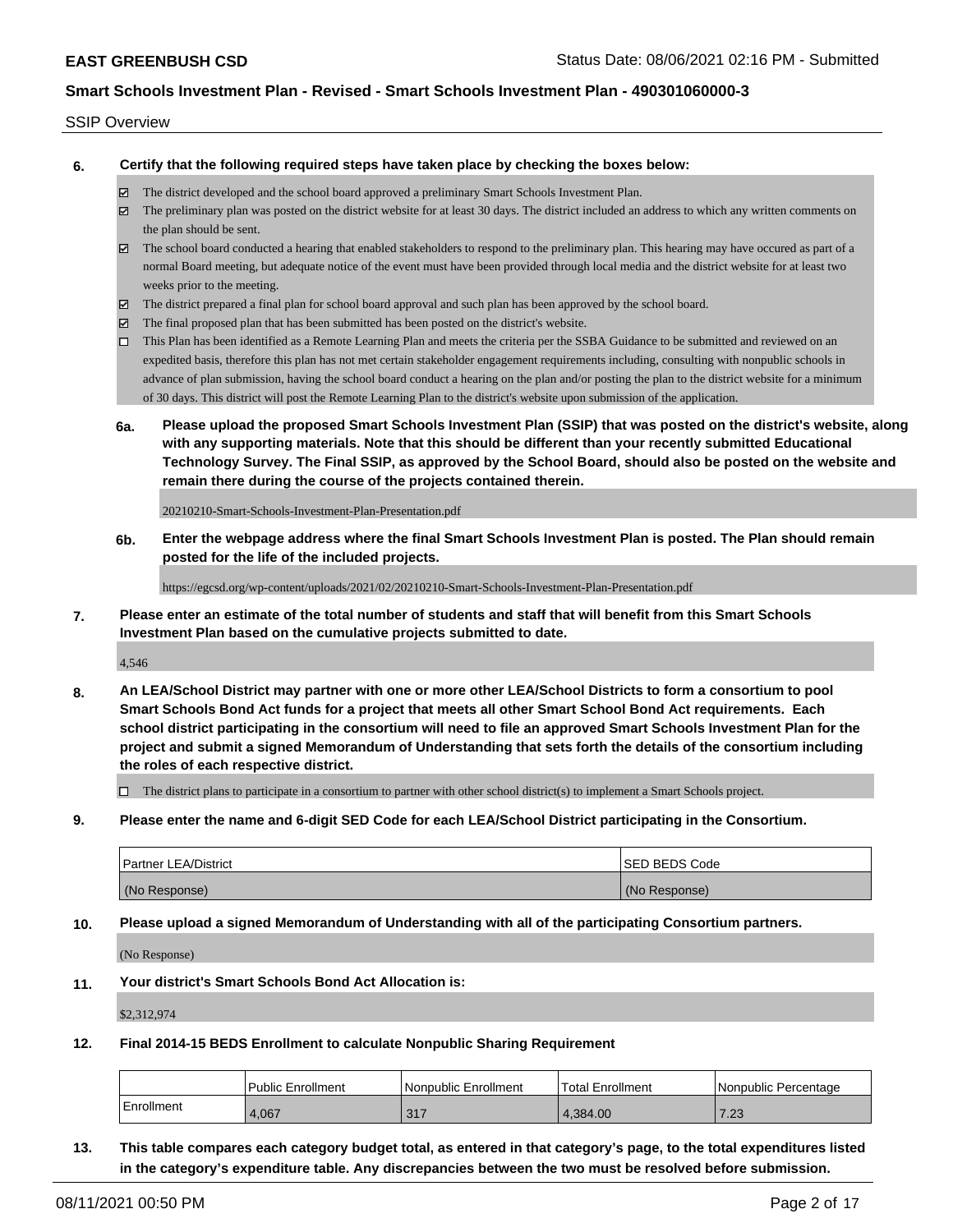SSIP Overview

|                                                 | Sub-Allocations | <b>Expenditure Totals</b> | <b>Difference</b> |
|-------------------------------------------------|-----------------|---------------------------|-------------------|
| <b>School Connectivity</b>                      | 0.00            | 0.00                      | 0.00              |
| <b>Connectivity Projects for</b><br>Communities | 0.00            | 0.00                      | 0.00              |
| Classroom Technology                            | 840.000.00      | 840,000.00                | 0.00              |
| Pre-Kindergarten Classrooms                     | 0.00            | 0.00                      | 0.00              |
| Replace Transportable<br>Classrooms             | 0.00            | 0.00                      | 0.00              |
| <b>High-Tech Security Features</b>              | 0.00            | 0.00                      | 0.00              |
| Nonpublic Loan                                  | 0.00            | 0.00                      | 0.00              |
| Totals:                                         | 840.000         | 840.000                   | 0                 |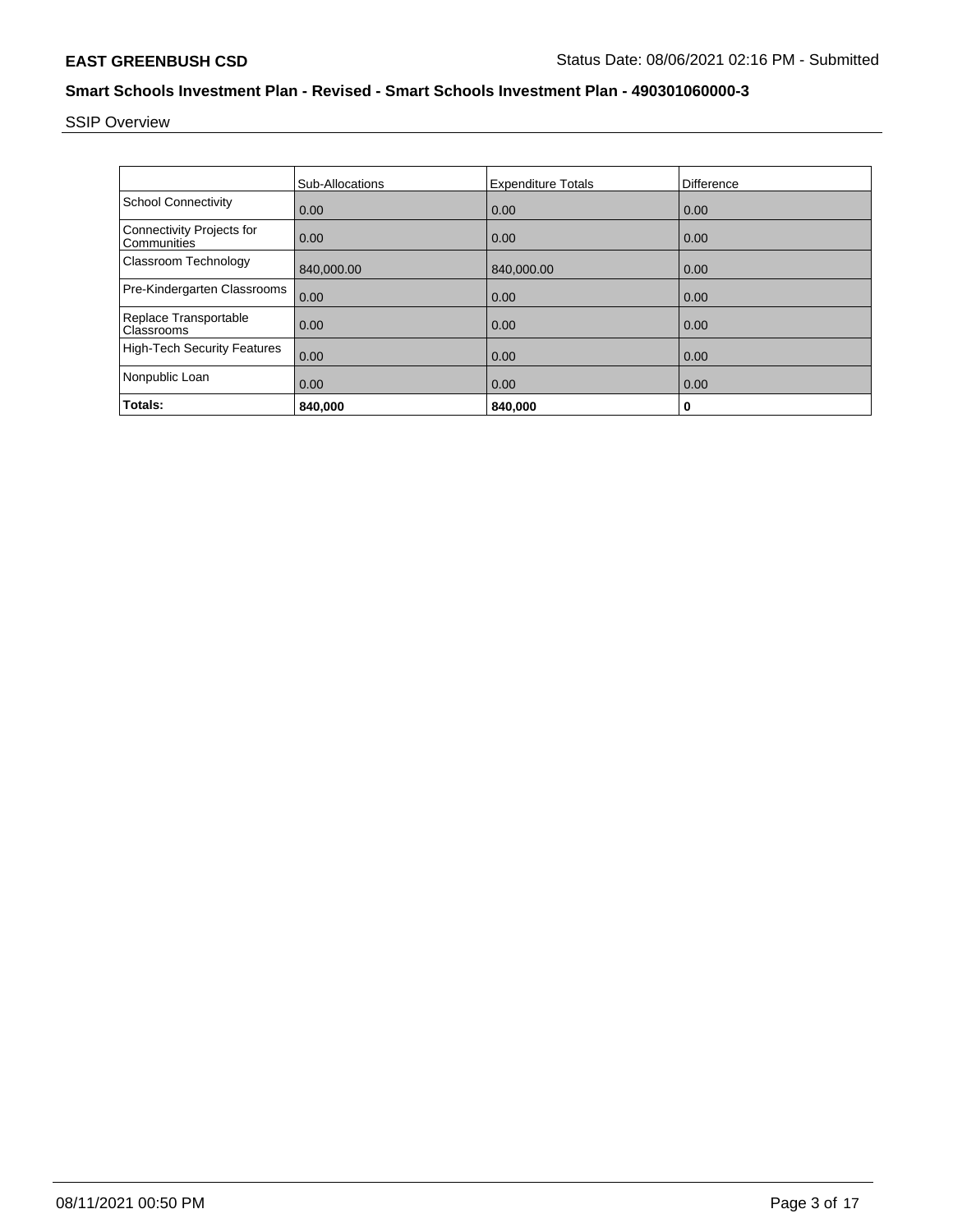School Connectivity

- **1. In order for students and faculty to receive the maximum benefit from the technology made available under the Smart Schools Bond Act, their school buildings must possess sufficient connectivity infrastructure to ensure that devices can be used during the school day. Smart Schools Investment Plans must demonstrate that:**
	- **• sufficient infrastructure that meets the Federal Communications Commission's 100 Mbps per 1,000 students standard currently exists in the buildings where new devices will be deployed, or**
	- **• is a planned use of a portion of Smart Schools Bond Act funds, or**
	- **• is under development through another funding source.**

**Smart Schools Bond Act funds used for technology infrastructure or classroom technology investments must increase the number of school buildings that meet or exceed the minimum speed standard of 100 Mbps per 1,000 students and staff within 12 months. This standard may be met on either a contracted 24/7 firm service or a "burstable" capability. If the standard is met under the burstable criteria, it must be:**

**1. Specifically codified in a service contract with a provider, and**

**2. Guaranteed to be available to all students and devices as needed, particularly during periods of high demand, such as computer-based testing (CBT) periods.**

**Please describe how your district already meets or is planning to meet this standard within 12 months of plan submission.**

(No Response)

**1a. If a district believes that it will be impossible to meet this standard within 12 months, it may apply for a waiver of this requirement, as described on the Smart Schools website. The waiver must be filed and approved by SED prior to submitting this survey.**

 $\Box$  By checking this box, you are certifying that the school district has an approved waiver of this requirement on file with the New York State Education Department.

**2. Connectivity Speed Calculator (Required). If the district currently meets the required speed, enter "Currently Met" in the last box: Expected Date When Required Speed Will be Met.**

|                  | l Number of     | Required Speed | Current Speed in | Expected Speed | Expected Date                        |
|------------------|-----------------|----------------|------------------|----------------|--------------------------------------|
|                  | <b>Students</b> | In Mbps        | <b>Mbps</b>      | to be Attained | When Required                        |
|                  |                 |                |                  |                | Within 12 Months 1Speed Will be Met1 |
| Calculated Speed | (No Response)   | 0.00           | (No Response)    | (No Response)  | l (No Response)                      |

**3. Describe how you intend to use Smart Schools Bond Act funds for high-speed broadband and/or wireless connectivity projects in school buildings.**

(No Response)

**4. Describe the linkage between the district's District Instructional Technology Plan and how the proposed projects will improve teaching and learning. (There should be a link between your response to this question and your responses to Question 1 in Section IV - NYSED Initiatives Alignment: "Explain how the district use of instructional technology will serve as a part of a comprehensive and sustained effort to support rigorous academic standards attainment and performance improvement for students."** 

**Your answer should also align with your answers to the questions in Section II - Strategic Technology Planning and the associated Action Steps in Section III - Action Plan.)**

(No Response)

**5. If the district wishes to have students and staff access the Internet from wireless devices within the school building, or in close proximity to it, it must first ensure that it has a robust Wi-Fi network in place that has sufficient bandwidth to meet user demand.**

**Please describe how you have quantified this demand and how you plan to meet this demand.**

(No Response)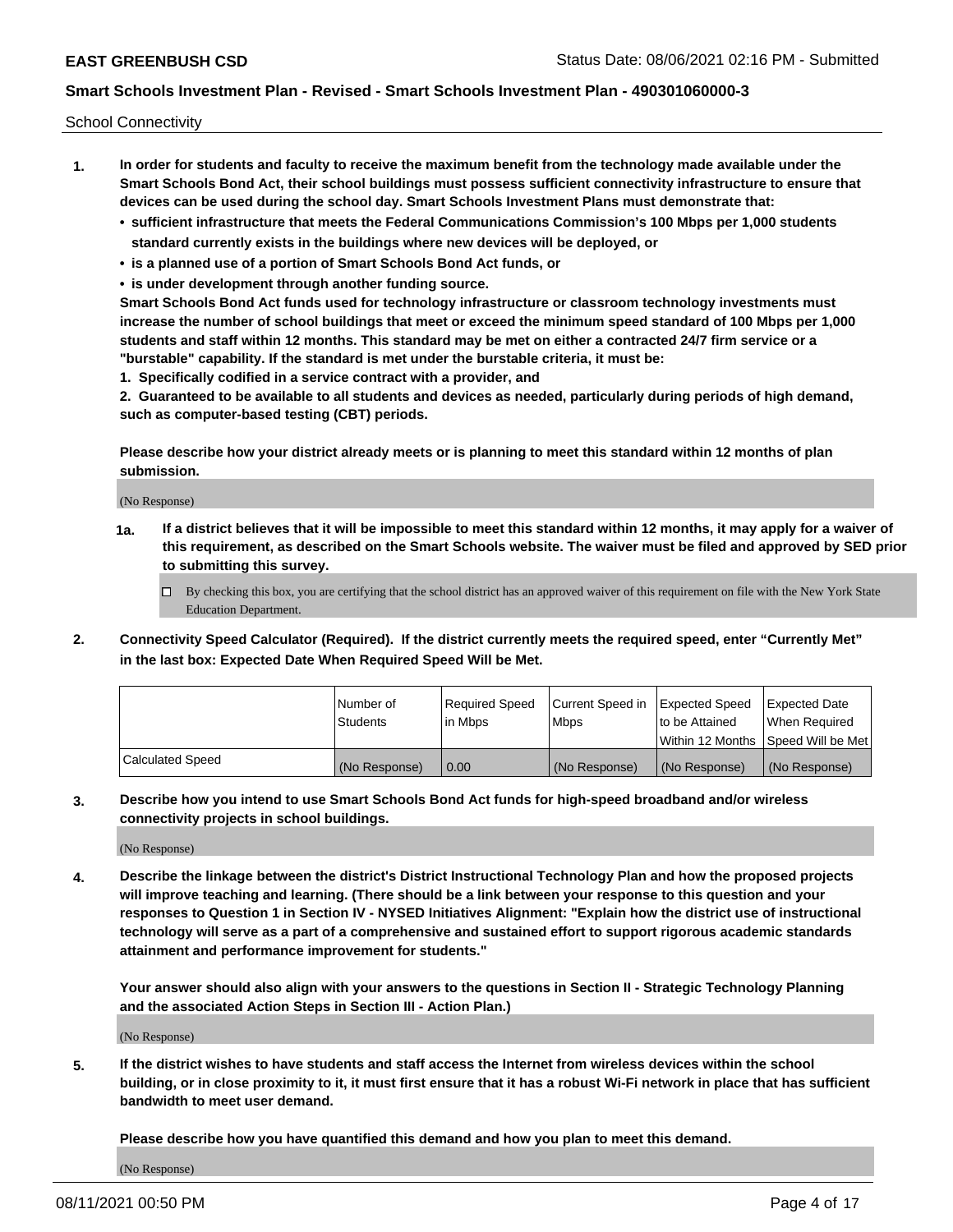School Connectivity

**6. Smart Schools plans with any expenditures in the School Connectivity category require a project number from the Office of Facilities Planning. Districts must submit an SSBA LOI and receive project numbers prior to submitting the SSIP. As indicated on the LOI, some projects may be eligible for a streamlined review and will not require a building permit.**

**Please indicate on a separate row each project number given to you by the Office of Facilities Planning.**

| Project Number |  |
|----------------|--|
| (No Response)  |  |

**7. Certain high-tech security and connectivity infrastructure projects may be eligible for an expedited review process as determined by the Office of Facilities Planning.**

#### **Was your project deemed eligible for streamlined review?**

(No Response)

## **8. Include the name and license number of the architect or engineer of record.**

| Name          | License Number |
|---------------|----------------|
| (No Response) | (No Response)  |

#### **9. Public Expenditures – Loanable (Counts toward the nonpublic loan calculation)**

| Select the allowable expenditure type.<br>Repeat to add another item under each type. | <b>PUBLIC</b> Items to be<br>l Purchased | Quantity           | Cost Per Item    | <b>Total Cost</b> |
|---------------------------------------------------------------------------------------|------------------------------------------|--------------------|------------------|-------------------|
| (No Response)                                                                         | (No Response)                            | l (No<br>Response) | (No<br>Response) | $\overline{0.00}$ |
|                                                                                       |                                          | O                  | 0.00             |                   |

## **10. Public Expenditures – Non-Loanable (Does not count toward nonpublic loan calculation)**

| Select the allowable expenditure<br>type.<br>Repeat to add another item under<br>each type. | <b>PUBLIC</b> Items to be purchased | Quantity      | Cost per Item | <b>Total Cost</b> |
|---------------------------------------------------------------------------------------------|-------------------------------------|---------------|---------------|-------------------|
| (No Response)                                                                               | (No Response)                       | (No Response) | (No Response) | 0.00              |
|                                                                                             |                                     |               | 0.00          |                   |

#### **11. Final 2014-15 BEDS Enrollment to calculate Nonpublic Sharing Requirement (no changes allowed.)**

|            | Public Enrollment | l Nonpublic Enrollment | <b>Total Enrollment</b> | Nonpublic Percentage |
|------------|-------------------|------------------------|-------------------------|----------------------|
| Enrollment | 4.067             | 217<br><u>JII</u>      | .384.00                 | 2 ממ<br>د ے.         |

#### **12. Total Public Budget - Loanable (Counts toward the nonpublic loan calculation)**

|                                                      | Public Allocations | <b>Estimated Nonpublic Loan</b><br>Amount | Estimated Total Sub-Allocations |
|------------------------------------------------------|--------------------|-------------------------------------------|---------------------------------|
| Network/Access Costs                                 | (No Response)      | 0.00                                      | 0.00                            |
| School Internal Connections and<br><b>Components</b> | (No Response)      | 0.00                                      | 0.00                            |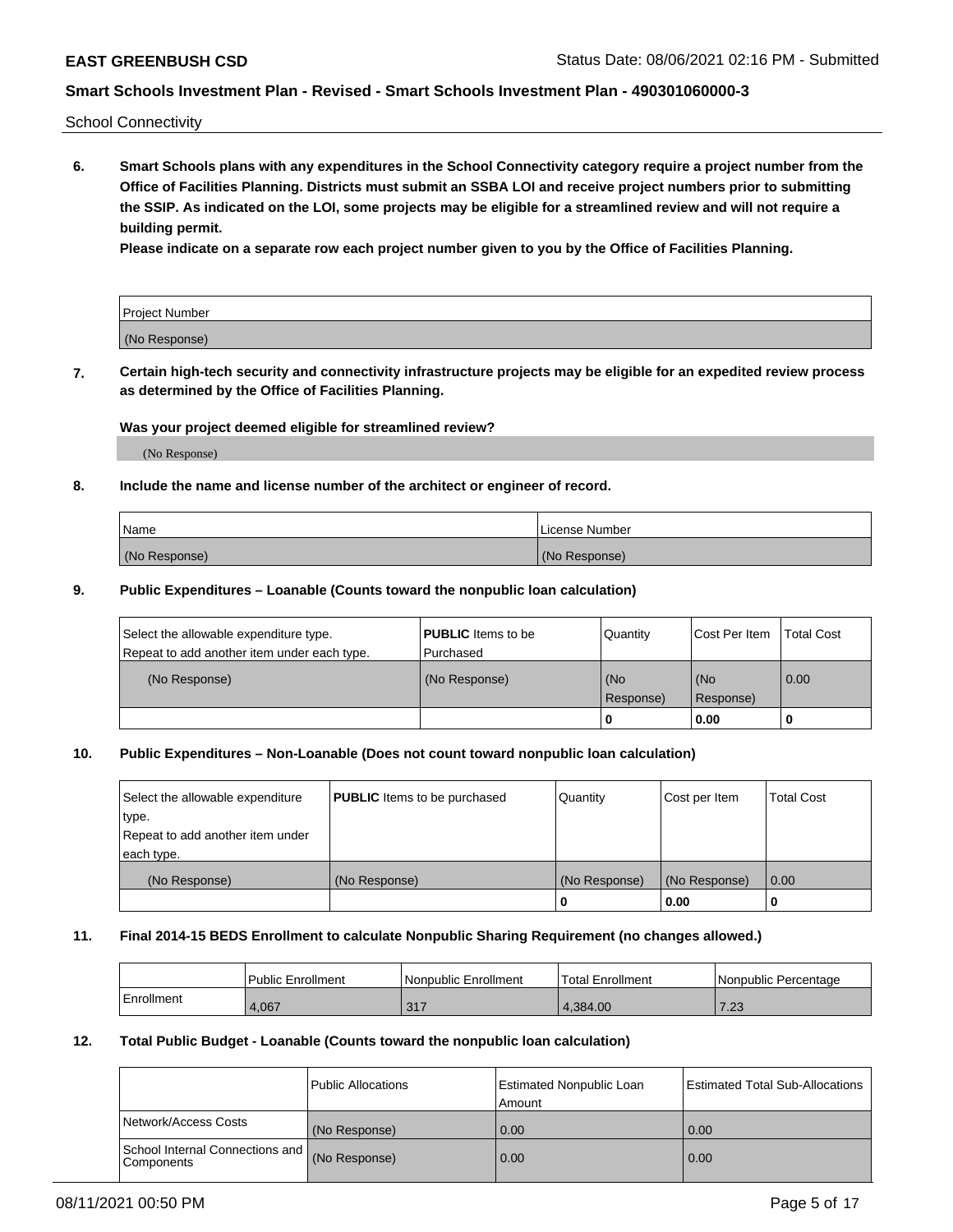School Connectivity

|         | <b>Public Allocations</b> | <b>Estimated Nonpublic Loan</b><br>Amount | <b>Estimated Total Sub-Allocations</b> |
|---------|---------------------------|-------------------------------------------|----------------------------------------|
| Other   | (No Response)             | 0.00                                      | 0.00                                   |
| Totals: | 0.00                      |                                           | O                                      |

## **13. Total Public Budget – Non-Loanable (Does not count toward the nonpublic loan calculation)**

|                                                   | Sub-<br>Allocation |
|---------------------------------------------------|--------------------|
| Network/Access Costs                              | (No Response)      |
| <b>Outside Plant Costs</b>                        | (No Response)      |
| <b>School Internal Connections and Components</b> | (No Response)      |
| Professional Services                             | (No Response)      |
| Testing                                           | (No Response)      |
| <b>Other Upfront Costs</b>                        | (No Response)      |
| <b>Other Costs</b>                                | (No Response)      |
| <b>Totals:</b>                                    | 0.00               |

# **14. School Connectivity Totals**

|                          | Total Sub-Allocations |
|--------------------------|-----------------------|
| Total Loanable Items     | $\overline{0.00}$     |
| Total Non-Ioanable Items | $\overline{0.00}$     |
| Totals:                  |                       |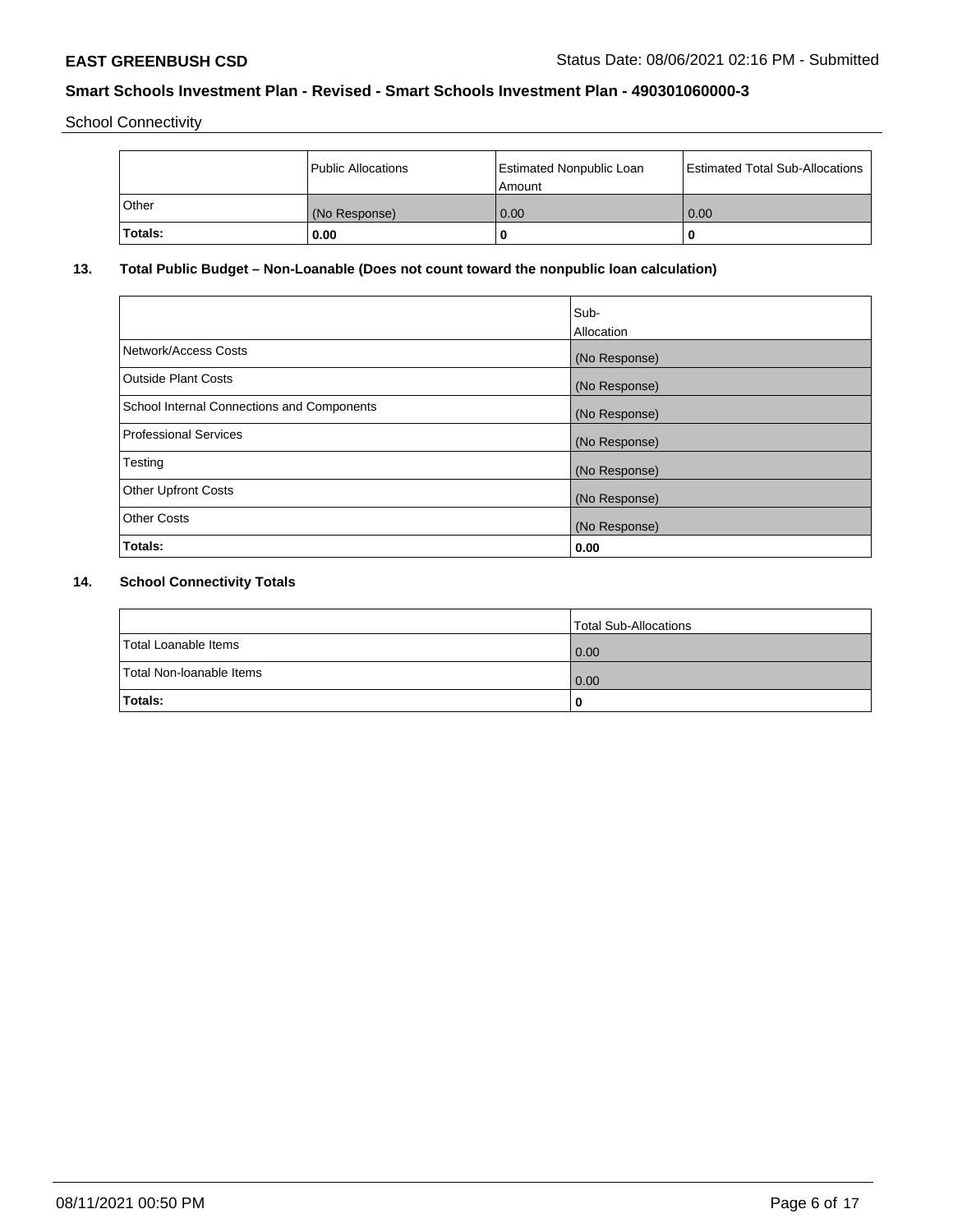Community Connectivity (Broadband and Wireless)

**1. Describe how you intend to use Smart Schools Bond Act funds for high-speed broadband and/or wireless connectivity projects in the community.**

(No Response)

**2. Please describe how the proposed project(s) will promote student achievement and increase student and/or staff access to the Internet in a manner that enhances student learning and/or instruction outside of the school day and/or school building.**

(No Response)

**3. Community connectivity projects must comply with all the necessary local building codes and regulations (building and related permits are not required prior to plan submission).**

 $\Box$  I certify that we will comply with all the necessary local building codes and regulations.

**4. Please describe the physical location of the proposed investment.**

(No Response)

**5. Please provide the initial list of partners participating in the Community Connectivity Broadband Project, along with their Federal Tax Identification (Employer Identification) number.**

| <b>Project Partners</b> | l Federal ID # |
|-------------------------|----------------|
| (No Response)           | (No Response)  |

**6. Please detail the type, quantity, per unit cost and total cost of the eligible items under each sub-category.**

| Select the allowable expenditure | Item to be purchased | Quantity      | Cost per Item | <b>Total Cost</b> |
|----------------------------------|----------------------|---------------|---------------|-------------------|
| type.                            |                      |               |               |                   |
| Repeat to add another item under |                      |               |               |                   |
| each type.                       |                      |               |               |                   |
| (No Response)                    | (No Response)        | (No Response) | (No Response) | 0.00              |
|                                  |                      | o             | 0.00          |                   |

**7. If you are submitting an allocation for Community Connectivity, complete this table.**

**Note that the calculated Total at the bottom of the table must equal the Total allocation for this category that you entered in the SSIP Overview overall budget.**

|                                    | Sub-Allocation |
|------------------------------------|----------------|
| Network/Access Costs               | (No Response)  |
| Outside Plant Costs                | (No Response)  |
| <b>Tower Costs</b>                 | (No Response)  |
| <b>Customer Premises Equipment</b> | (No Response)  |
| <b>Professional Services</b>       | (No Response)  |
| Testing                            | (No Response)  |
| <b>Other Upfront Costs</b>         | (No Response)  |
| <b>Other Costs</b>                 | (No Response)  |
| Totals:                            | 0.00           |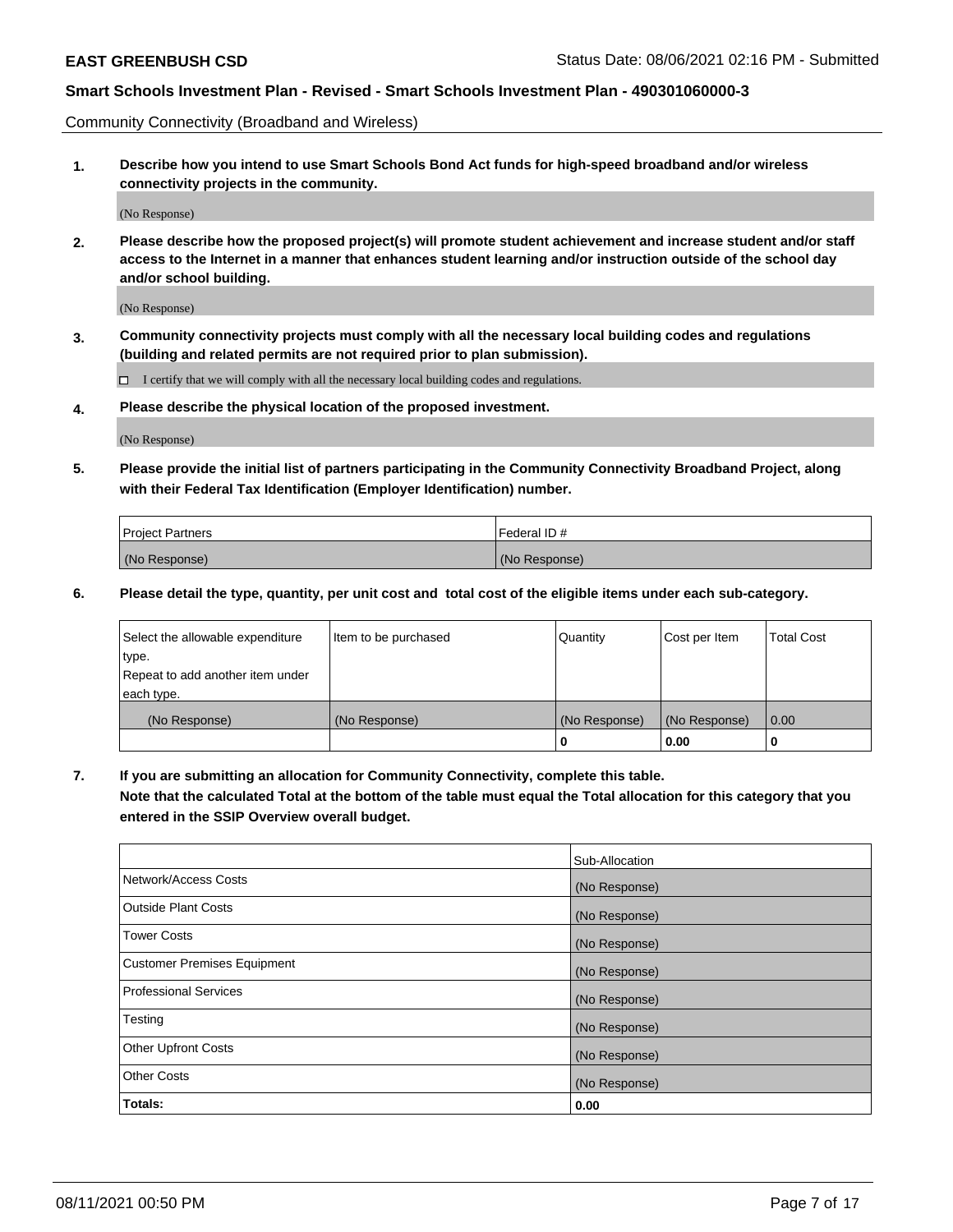#### Classroom Learning Technology

**1. In order for students and faculty to receive the maximum benefit from the technology made available under the Smart Schools Bond Act, their school buildings must possess sufficient connectivity infrastructure to ensure that devices can be used during the school day. Smart Schools Investment Plans must demonstrate that sufficient infrastructure that meets the Federal Communications Commission's 100 Mbps per 1,000 students standard currently exists in the buildings where new devices will be deployed, or is a planned use of a portion of Smart Schools Bond Act funds, or is under development through another funding source. Smart Schools Bond Act funds used for technology infrastructure or classroom technology investments must increase the number of school buildings that meet or exceed the minimum speed standard of 100 Mbps per 1,000 students and staff within 12 months. This standard may be met on either a contracted 24/7 firm service or a "burstable" capability. If the standard is met under the burstable criteria, it must be:**

**1. Specifically codified in a service contract with a provider, and**

**2. Guaranteed to be available to all students and devices as needed, particularly during periods of high demand, such as computer-based testing (CBT) periods.**

**Please describe how your district already meets or is planning to meet this standard within 12 months of plan submission.**

The district purchases 600 Mbps internet bandwidth through the NortheastRegional Information Center (NERIC) shared servicescoser and an additional 1 Gbps internet bandwidth from Crown Castle, Inc. All school buildings are equipped with switching technology and Wi-Fi access that ensures that all devices may be used during the school day. The district infrastructure exceeds the Federal Communications Commission's 100 Mbps per 1,000 student standard. Thisallows for simultaneous participation in all state required assessments and classroom activity. All instructional areas in all buildings have high speed access to network services as this internet bandwidth is available via the district's 10 Gbps dark fiber network.

- **1a. If a district believes that it will be impossible to meet this standard within 12 months, it may apply for a waiver of this requirement, as described on the Smart Schools website. The waiver must be filed and approved by SED prior to submitting this survey.**
	- By checking this box, you are certifying that the school district has an approved waiver of this requirement on file with the New York State Education Department.
- **2. Connectivity Speed Calculator (Required). If the district currently meets the required speed, enter "Currently Met" in the last box: Expected Date When Required Speed Will be Met.**

|                  | l Number of<br>Students | Required Speed<br>l in Mbps | Current Speed in Expected Speed<br><b>Mbps</b> | to be Attained | <b>Expected Date</b><br>When Required<br>Within 12 Months Speed Will be Met |
|------------------|-------------------------|-----------------------------|------------------------------------------------|----------------|-----------------------------------------------------------------------------|
| Calculated Speed | 4.010                   | 401.00                      | 1600                                           | 1600           | Met                                                                         |

**3. If the district wishes to have students and staff access the Internet from wireless devices within the school building, or in close proximity to it, it must first ensure that it has a robust Wi-Fi network in place that has sufficient bandwidth to meet user demand.**

**Please describe how you have quantified this demand and how you plan to meet this demand.**

The East Greenbush Central School District has completed aconstruction project that increases Wi-Fibandwidth and connectivity by increasing wiring, bandwidth speeds in all wiring closets and increasing the number and location of Wireless Access Points (WAPS) in all instructional areas, in all buildings. During the district's hybrid response to the Covid-19 Pandemic, the district demonstrated that all teachers could be teaching from their classrooms simultaneously while connecting with students via Google Meet, Google Classroom, and other platforms. At these times of peak usage, the largest spike in bandwidth demand was 400 Mbps, which is well below the available bandwidth. Additionally, during normal full attendance (pre-Covid-19) days, the district's network performs adequately and has demonstrated high availability. The district's network also exceeds expectations during Virtual Wednesdays (a feature of our Covid-19 hybrid model of instruction in which all teachers teacher all day from their classroom to students who are home).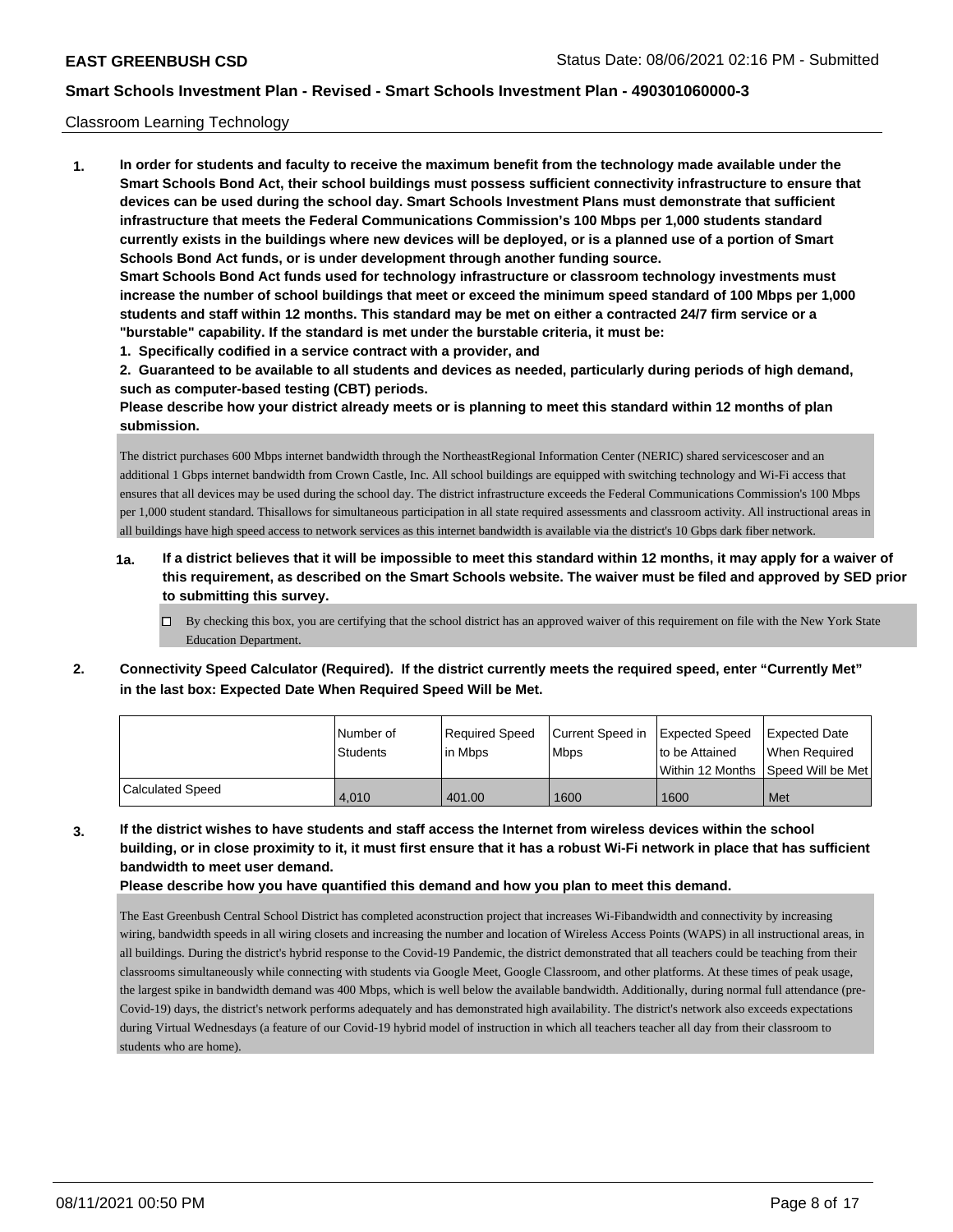Classroom Learning Technology

- **4. All New York State public school districts are required to complete and submit an Instructional Technology Plan survey to the New York State Education Department in compliance with Section 753 of the Education Law and per Part 100.12 of the Commissioner's Regulations. Districts that include educational technology purchases as part of their Smart Schools Investment Plan must have a submitted and approved Instructional Technology Plan survey on file with the New York State Education Department.**
	- By checking this box, you are certifying that the school district has an approved Instructional Technology Plan survey on file with the New York State Education Department.
- **5. Describe the devices you intend to purchase and their compatibility with existing or planned platforms or systems. Specifically address the adequacy of each facility's electrical, HVAC and other infrastructure necessary to install and support the operation of the planned technology.**

The district has purchased and implemented a Chromebook 1:1 program K-12 and has operated that program for the last 2.5 years. The planned purchases are all compatible with the existing devices and are needed to provide sustainability to the existing program as the existing devices are approaching end of life. The Director of Buildings and Grounds has been included in all planning discussions to ensure that previous capital construction projects, concluded in 2016, and current ongoing building improvementsperformed by the district create a facility that is capable of support a 1:1 Chromebookinitiative within all schools buildings with sufficient electrical, ventilation and air circulation capacity.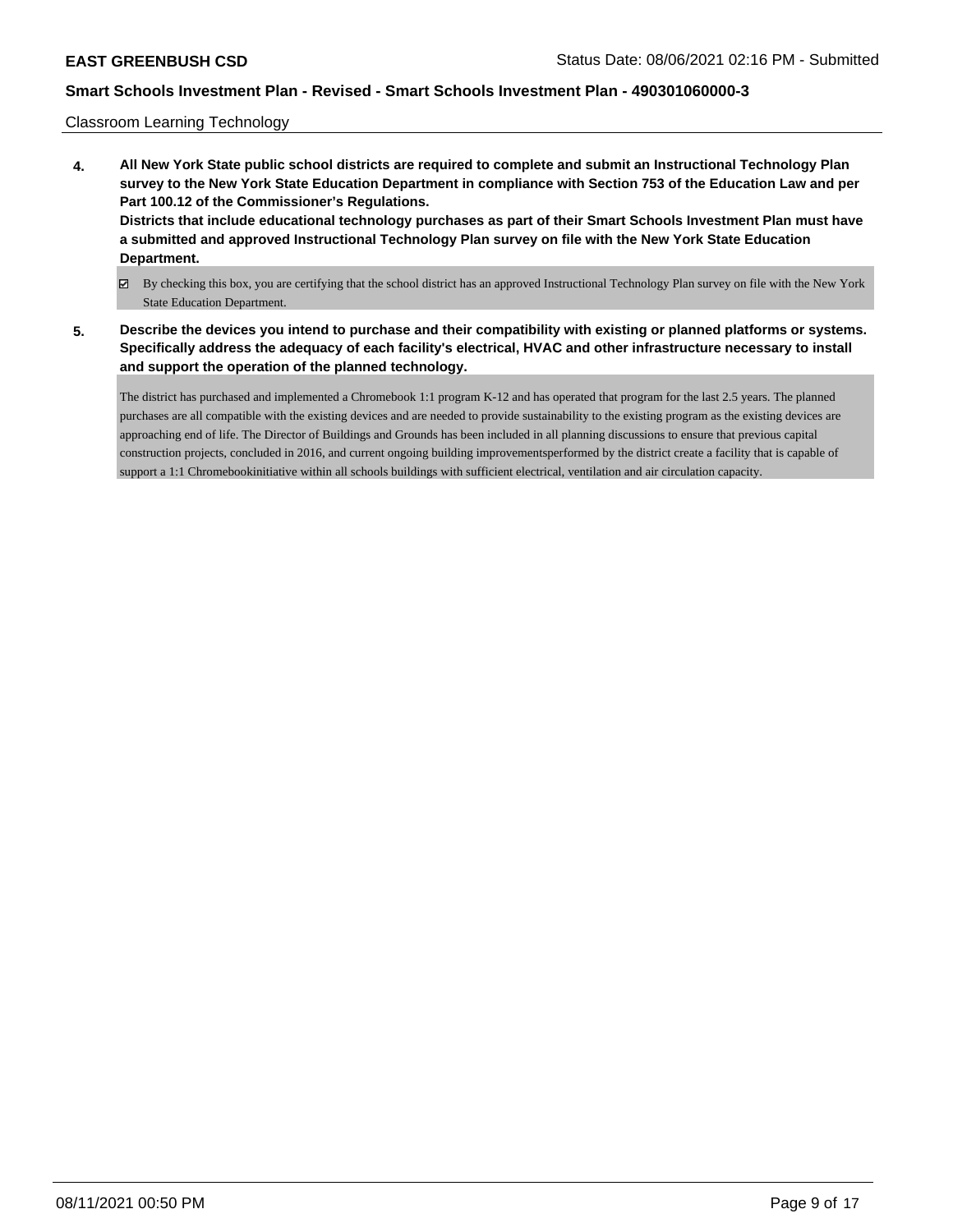## Classroom Learning Technology

- **6. Describe how the proposed technology purchases will:**
	- **> enhance differentiated instruction;**
	- **> expand student learning inside and outside the classroom;**
	- **> benefit students with disabilities and English language learners; and**
	- **> contribute to the reduction of other learning gaps that have been identified within the district.**

**The expectation is that districts will place a priority on addressing the needs of students who struggle to succeed in a rigorous curriculum. Responses in this section should specifically address this concern and align with the district's Instructional Technology Plan (in particular Question 2 of E. Curriculum and Instruction: "Does the district's instructional technology plan address the needs of students with disabilities to ensure equitable access to instruction, materials and assessments?" and Question 3 of the same section: "Does the district's instructional technology plan address the provision of assistive technology specifically for students with disabilities to ensure access to and participation in the general curriculum?")**

**In addition, describe how the district ensures equitable access to instruction, materials and assessments and participation in the general curriculum for both SWD and English Language Learners/Multilingual Learners (ELL/MLL) students.**

**Please note: If this plan has been identified as a Remote Learning Plan to be submitted and reviewed on an expedited basis, the district should explain how this plan will facilitate remote and hybrid learning, in lieu of responding to the question above.**

The District Technology Plan was developed in response to the findings of a district wide survey hosted by the Northeast Regional Information Center. This survey ranked the following major areas of need; increased access to technology by faculty and students was identified as essential for developing the knowledge and skills needed for College and Career Readiness, and increased professional development for faculty was listed as the most powerful factor influencing teaching and learning. These findings informed the goal development associated with the Instructional Technology Plan and are the foundation for the planned use of Smart Schools Bond Act funding. The purchase of replacement instructional devices to provide program sustainability will be through the Smart Schools Bond Act Funding.

The District will continue to maintain a hardware and software budget that is dedicated to the purchasing of assistive and adaptive technology for Students with Disabilities. The District has 80% of all students with disabilities and English as a New Language Studentsintegrated into the mainstream environment for instruction and above a 95% participation rate in state assessments. All students have access to the same hardware purchased for instructional delivery.The District will continue to participate in professional development that targets the support of Students with Disabilities and English as a New Language Studentsusing Universal Designs for Instruction supported by technology. Currently Students with Disabilities and English as a New Language Studentshave access to IPads and Chromebooks with adaptive applications for instruction. Specific skills are addressed using wireless and display technology for students with disabilities or those who are learning English as a new language. Software, and iPad or Chromebook Apps, already in use or planned for purchase for the new devices, such as Grace, Tap-to-Talk or Proloquoare used with Autistic and non-verbal students to help them make their thoughts and desires known. Visual Schedules, Earn-it-Stars and Classdojocan help with behavior concerns related to triggering events, transitions, or behavior contracts and expectations between the teacher and student. Beyond special needs students, English Language Learners use software and Apps such as DuolingoELL, NearPod ELL, Learning A-Z ELL Edition, Google Translate, RazPlus, See Saw, and Talk Shop, as well as sight word and vocabulary listings to move toward basic English fluency in an engaging, current, rapid fashion. General education students in the same inclusive environment similarly benefit from the same types of multimedia presentation of learning materials, increased communication and engagement with their Special Education peers and an opportunity to engage with the learning materials through repetition, color, sound, and varying levels of reading difficulty and vocabulary complexity. Ipevo, Promethean, and Hovercam document cameras attached to our display technology and available via Google Meet sessions also allows display of authentic, student created work duringwhole group instruction or small group instruction, and areexemplars of powerful learning tools.

Students who are identified as at risk of not meeting the New York State Common Core Learning Standards often participate in specialized programing that allows them to receive content instruction in a lower teacher student ratio. Each of these specialized learning environments is equipped with equitable instructional hardware. The district also leverages the Go Guardian platform to lower the teacher to student ratio and increase support opportunities.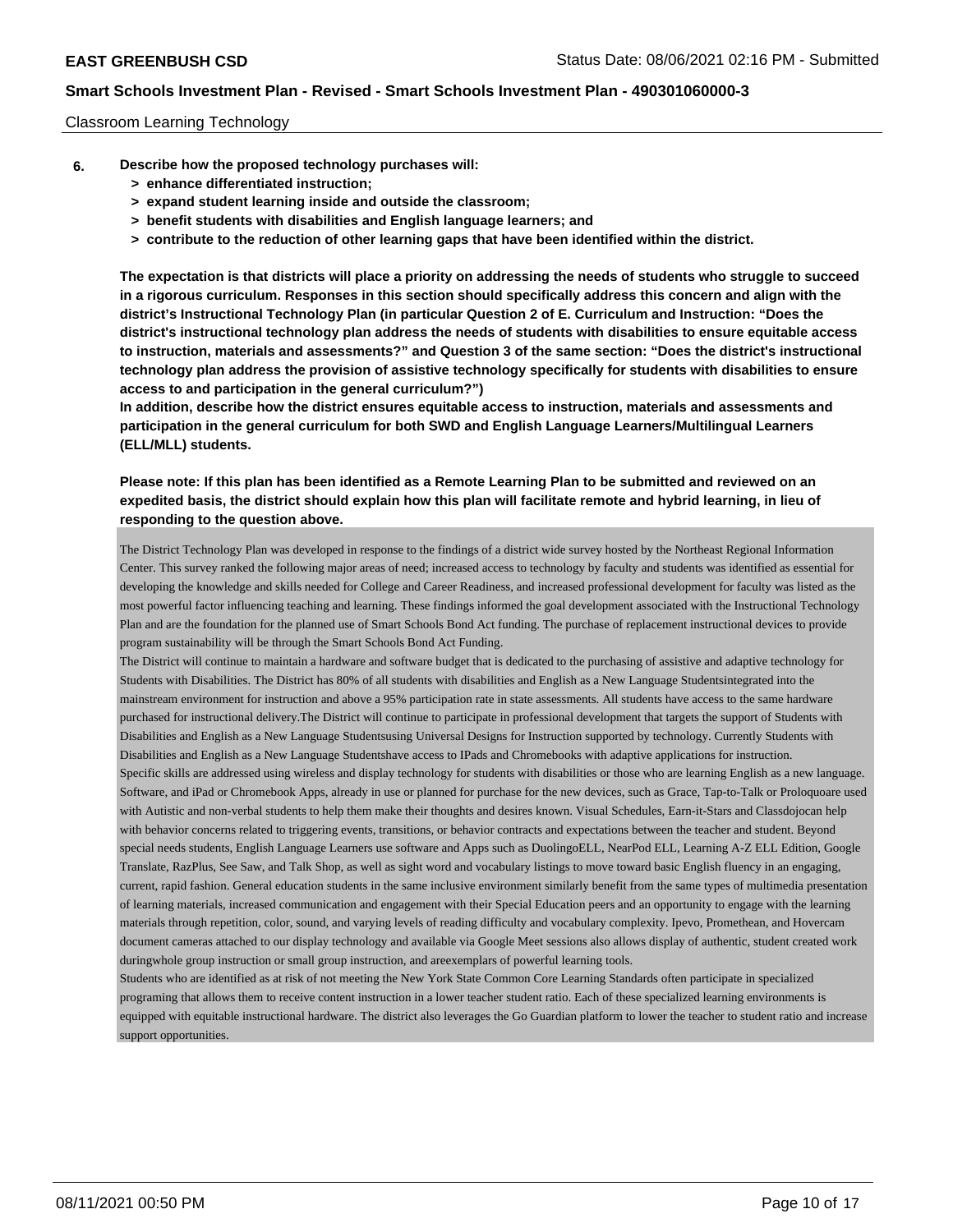#### Classroom Learning Technology

## **7. Where appropriate, describe how the proposed technology purchases will enhance ongoing communication with parents and other stakeholders and help the district facilitate technology-based regional partnerships, including distance learning and other efforts.**

The District is interested in expanding learning opportunities outside of the classroom using Anywhere, Anytime Access strategies, developing engaging and interactive instructional delivery techniques and increasing access to student specific performance data to address learning gaps. In an effort to improve Anywhere, Anytime Access the District has expandedwireless access to all instructional settings in all buildings and has expandedthe use of a number of instructional platforms includingbut not limited to Google Enterpriise for Education, NearPod, Go Guardian, Newsela, Reflex Math, See Saw, Learning A-Z, and many others. All email and curriculum documents were moved off of the District network to Gmail and Google Drive in prior years.Teachers are now able to access all curriculum and participate in the development of curriculum electronically and remotely. Teachers havedeveloped Google Classroom spaces for increased parent and student communication allowing for more individualized communication.

Teams of teachers have developed parent and students instructional videos that are available on theEast Greenbush Central School District Website. K-8 instructional videos for students are aligned to the International Standards for Technology in Education (ISTE) and the Common Core Learning Standards. Parent videos will inform parents ofinstructional strategies using technology includingAnytime, Anywhere Access and Flipped Learning.

## **8. Describe the district's plan to provide professional development to ensure that administrators, teachers and staff can employ the technology purchased to enhance instruction successfully.**

**Note: This response should be aligned and expanded upon in accordance with your district's response to Question 1 of F. Professional Development of your Instructional Technology Plan: "Please provide a summary of professional development offered to teachers and staff, for the time period covered by this plan, to support technology to enhance teaching and learning. Please include topics, audience and method of delivery within your summary."**

**Please note: If this plan has been identified as a Remote Learning Plan to be submitted and reviewed on an expedited basis, the district should provide a statement confirming that the district has provided or will provide professional development on these devices to its staff, in lieu of responding to the question above.**

Each year, the district has offered 2.5 days of professional development for teachers and teacher assistants in technology. In addition, the district hosts regional professional development programs in cooperation withQuestar III Boces. During September of 2020, the district provided 4 full days of asynchronous professional development to teachers and teacher assistants as a part of the district re-opening plan. The district will continue to enhance and expand the offering made available and the resource is available to teachers and teacher assistant 24/7 365 days per year.

Through the use of the district's active technology committee and talented tech savvy staff, the district has offered many specialized professional development opportunities in support of the many instructional platforms in use in the district. Recent trainings included Google Classroom, Google Meet, Jamboard, NearPod, Newsela, Go Guardian, RazPlus, Learning A-Z, Reflex Math, Kami, Typing Club, EdPuzzle, Clever, See Saw,and many others.

All students, grades K-12 wereprovided with a district Gmail account and a chrome device. Students in K-2 were provided with chrome tablets. During the Covid-19 Pandemic, the district has tripled the number of web site visits daily, and has observed simultaneous on-line participation by over 2,040 students in 127 classrooms at the peak usagepoints during the day.

**9. Districts must contact one of the SUNY/CUNY teacher preparation programs listed on the document on the left side of the page that supplies the largest number of the district's new teachers to request advice on innovative uses and best practices at the intersection of pedagogy and educational technology.**

- By checking this box, you certify that you have contacted the SUNY/CUNY teacher preparation program that supplies the largest number of your new teachers to request advice on these issues.
- **9a. Please enter the name of the SUNY or CUNY Institution that you contacted.**

SUNY - Albany School of Education

**9b. Enter the primary Institution phone number.**

(518) 442-3300

**9c. Enter the name of the contact person with whom you consulted and/or will be collaborating with on innovative uses of technology and best practices.**

Dr. Donna Scanlon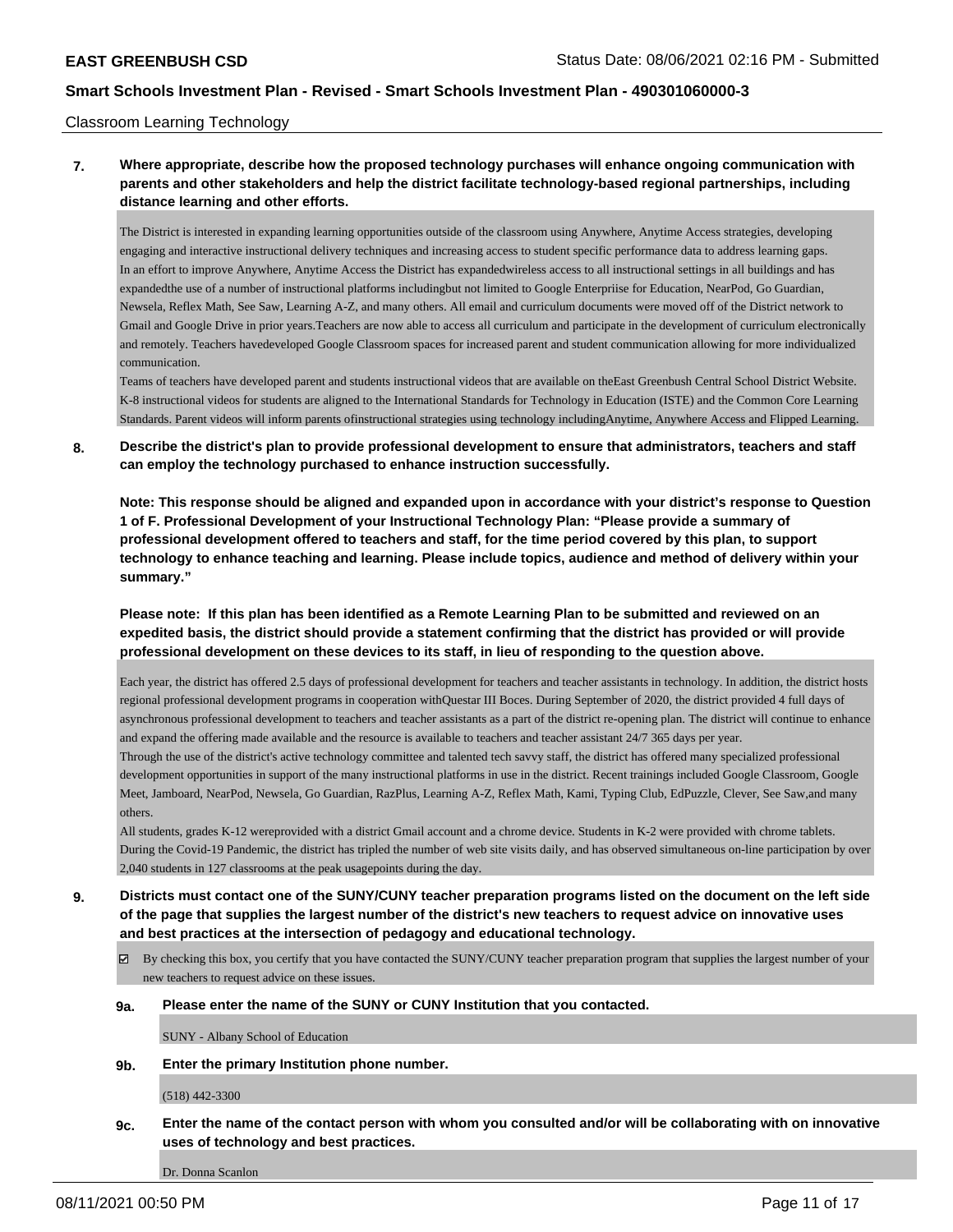## Classroom Learning Technology

**10. To ensure the sustainability of technology purchases made with Smart Schools funds, districts must demonstrate a long-term plan to maintain and replace technology purchases supported by Smart Schools Bond Act funds. This sustainability plan shall demonstrate a district's capacity to support recurring costs of use that are ineligible for Smart Schools Bond Act funding such as device maintenance, technical support, Internet and wireless fees, maintenance of hotspots, staff professional development, building maintenance and the replacement of incidental items. Further, such a sustainability plan shall include a long-term plan for the replacement of purchased devices and equipment at the end of their useful life with other funding sources.**

 $\boxtimes$  By checking this box, you certify that the district has a sustainability plan as described above.

**11. Districts must ensure that devices purchased with Smart Schools Bond funds will be distributed, prepared for use, maintained and supported appropriately. Districts must maintain detailed device inventories in accordance with generally accepted accounting principles.**

By checking this box, you certify that the district has a distribution and inventory management plan and system in place.

**12. Please detail the type, quantity, per unit cost and total cost of the eligible items under each sub-category.**

| Select the allowable expenditure<br>type.<br>Repeat to add another item under<br>each type. | I Item to be Purchased                                                                                                                                                | Quantity | Cost per Item | <b>Total Cost</b> |
|---------------------------------------------------------------------------------------------|-----------------------------------------------------------------------------------------------------------------------------------------------------------------------|----------|---------------|-------------------|
| <b>Laptop Computers</b>                                                                     | PM20860 Hp Chromebook 11 G8<br>Education Edition 11.6 inch Celeron<br>N4020 1.1 Ghz Chrome OS 64 4 GB<br>RAM 32 GB eMMC 11.6 inch 1366 x<br>768 (HD) UHD Graphics 600 | 3,000    | 255.00        | 765,000.00        |
| <b>Laptop Computers</b>                                                                     | Google Chrome Management Console<br><b>License Education</b>                                                                                                          | 3.000    | 25.00         | 75,000,00         |
|                                                                                             |                                                                                                                                                                       | 6,000    | 280.00        | 840,000           |

## **13. Final 2014-15 BEDS Enrollment to calculate Nonpublic Sharing Requirement (no changes allowed.)**

|            | l Public Enrollment | Nonpublic Enrollment | <b>Total Enrollment</b> | Nonpublic<br>Percentage |
|------------|---------------------|----------------------|-------------------------|-------------------------|
| Enrollment | 4.067               | 317                  | 4.384.00                | 7.23                    |

## **14. If you are submitting an allocation for Classroom Learning Technology complete this table.**

|                         | Public School Sub-Allocation | <b>Estimated Nonpublic Loan</b><br>Amount<br>(Based on Percentage Above) | <b>Estimated Total Public and</b><br>Nonpublic Sub-Allocation |
|-------------------------|------------------------------|--------------------------------------------------------------------------|---------------------------------------------------------------|
| Interactive Whiteboards | (No Response)                | 0.00                                                                     | 0.00                                                          |
| Computer Servers        | (No Response)                | 0.00                                                                     | 0.00                                                          |
| Desktop Computers       | (No Response)                | 0.00                                                                     | 0.00                                                          |
| Laptop Computers        | 840,000.00                   | 0.00                                                                     | 840,000.00                                                    |
| <b>Tablet Computers</b> | (No Response)                | 0.00                                                                     | 0.00                                                          |
| <b>Other Costs</b>      | (No Response)                | 0.00                                                                     | 0.00                                                          |
| Totals:                 | 840,000.00                   | 0                                                                        | 840,000                                                       |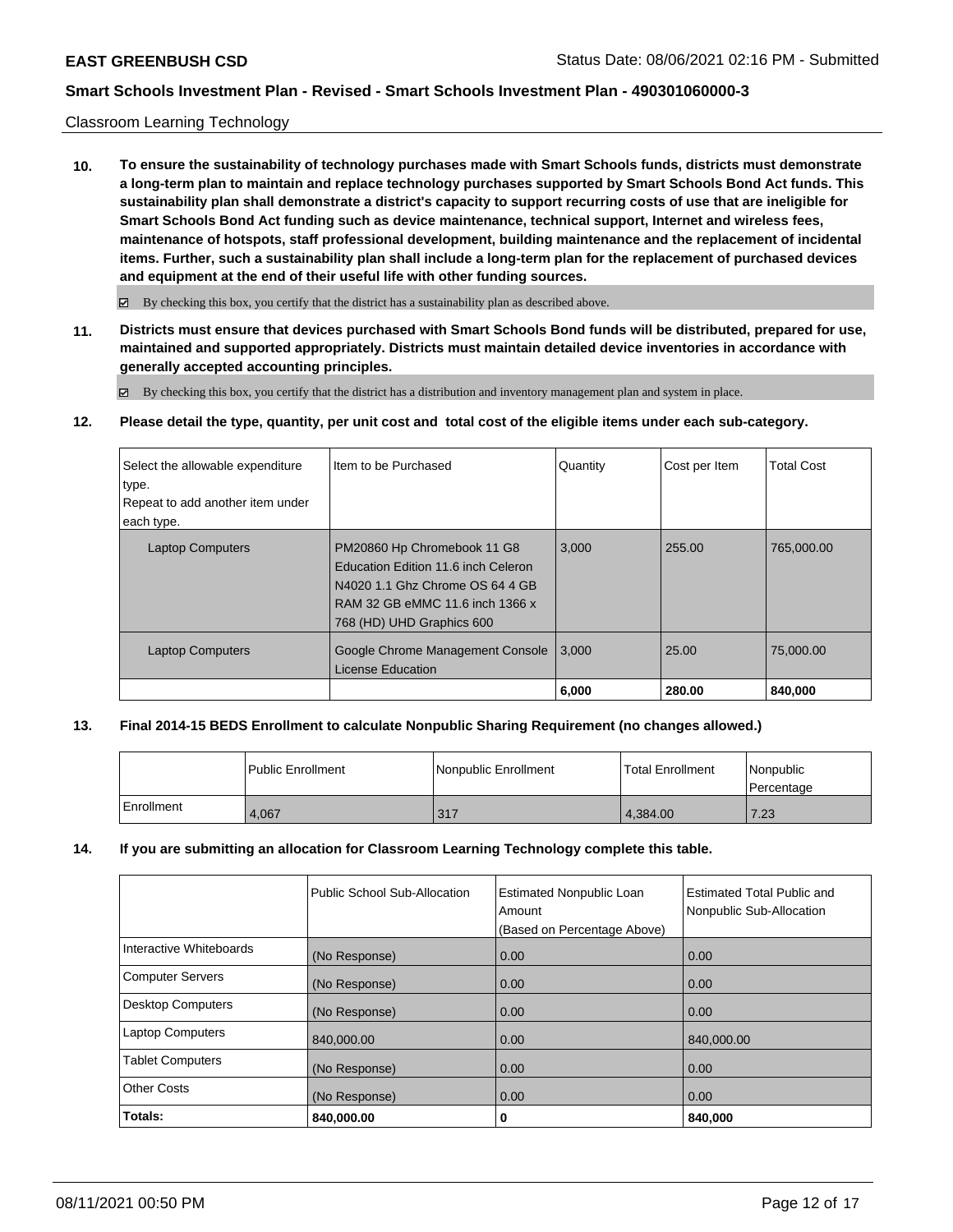#### Pre-Kindergarten Classrooms

**1. Provide information regarding how and where the district is currently serving pre-kindergarten students and justify the need for additional space with enrollment projections over 3 years.**

(No Response)

- **2. Describe the district's plan to construct, enhance or modernize education facilities to accommodate prekindergarten programs. Such plans must include:**
	- **Specific descriptions of what the district intends to do to each space;**
	- **An affirmation that new pre-kindergarten classrooms will contain a minimum of 900 square feet per classroom;**
	- **The number of classrooms involved;**
	- **The approximate construction costs per classroom; and**
	- **Confirmation that the space is district-owned or has a long-term lease that exceeds the probable useful life of the improvements.**

(No Response)

**3. Smart Schools Bond Act funds may only be used for capital construction costs. Describe the type and amount of additional funds that will be required to support ineligible ongoing costs (e.g. instruction, supplies) associated with any additional pre-kindergarten classrooms that the district plans to add.**

(No Response)

**4. All plans and specifications for the erection, repair, enlargement or remodeling of school buildings in any public school district in the State must be reviewed and approved by the Commissioner. Districts that plan capital projects using their Smart Schools Bond Act funds will undergo a Preliminary Review Process by the Office of Facilities Planning.**

**Please indicate on a separate row each project number given to you by the Office of Facilities Planning.**

| Project Number |  |
|----------------|--|
| (No Response)  |  |
|                |  |

**5. Please detail the type, quantity, per unit cost and total cost of the eligible items under each sub-category.**

| Select the allowable expenditure | Item to be purchased | Quantity      | Cost per Item | <b>Total Cost</b> |
|----------------------------------|----------------------|---------------|---------------|-------------------|
| type.                            |                      |               |               |                   |
| Repeat to add another item under |                      |               |               |                   |
| each type.                       |                      |               |               |                   |
| (No Response)                    | (No Response)        | (No Response) | (No Response) | 0.00              |
|                                  |                      | υ             | 0.00          |                   |

**6. If you have made an allocation for Pre-Kindergarten Classrooms, complete this table. Note that the calculated Total at the bottom of the table must equal the Total allocation for this category that you entered in the SSIP Overview overall budget.**

| Totals:                                  | 0.00           |
|------------------------------------------|----------------|
| <b>Other Costs</b>                       | (No Response)  |
| Enhance/Modernize Educational Facilities | (No Response)  |
| Construct Pre-K Classrooms               | (No Response)  |
|                                          | Sub-Allocation |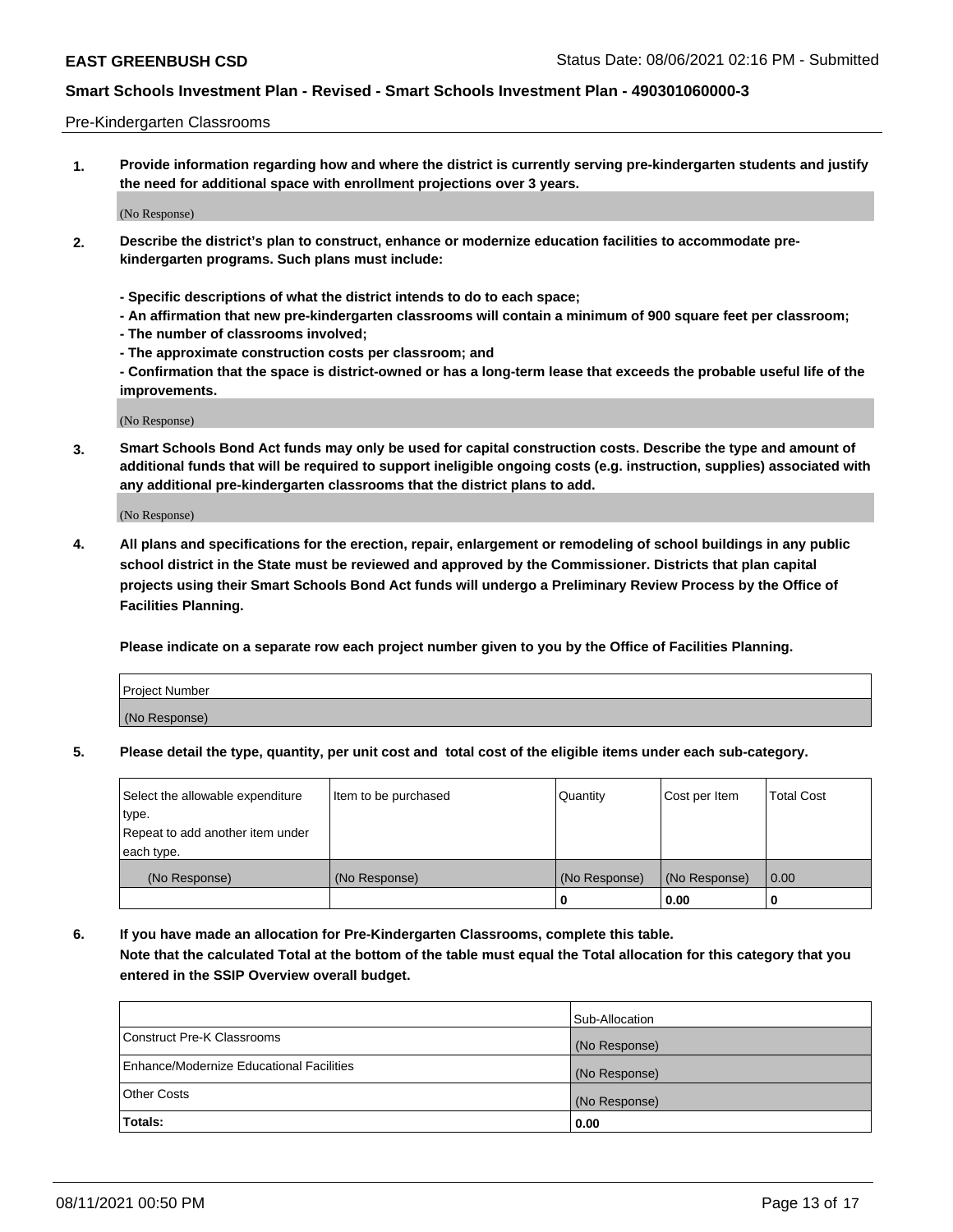Replace Transportable Classrooms

**1. Describe the district's plan to construct, enhance or modernize education facilities to provide high-quality instructional space by replacing transportable classrooms.**

(No Response)

**2. All plans and specifications for the erection, repair, enlargement or remodeling of school buildings in any public school district in the State must be reviewed and approved by the Commissioner. Districts that plan capital projects using their Smart Schools Bond Act funds will undergo a Preliminary Review Process by the Office of Facilities Planning.**

**Please indicate on a separate row each project number given to you by the Office of Facilities Planning.**

| Project Number |  |
|----------------|--|
|                |  |
|                |  |
|                |  |
|                |  |
| (No Response)  |  |
|                |  |
|                |  |
|                |  |

**3. For large projects that seek to blend Smart Schools Bond Act dollars with other funds, please note that Smart Schools Bond Act funds can be allocated on a pro rata basis depending on the number of new classrooms built that directly replace transportable classroom units.**

**If a district seeks to blend Smart Schools Bond Act dollars with other funds describe below what other funds are being used and what portion of the money will be Smart Schools Bond Act funds.**

(No Response)

**4. Please detail the type, quantity, per unit cost and total cost of the eligible items under each sub-category.**

| Select the allowable expenditure | Item to be purchased | Quantity      | Cost per Item | Total Cost |
|----------------------------------|----------------------|---------------|---------------|------------|
| ∣type.                           |                      |               |               |            |
| Repeat to add another item under |                      |               |               |            |
| each type.                       |                      |               |               |            |
| (No Response)                    | (No Response)        | (No Response) | (No Response) | 0.00       |
|                                  |                      | u             | 0.00          |            |

**5. If you have made an allocation for Replace Transportable Classrooms, complete this table. Note that the calculated Total at the bottom of the table must equal the Total allocation for this category that you entered in the SSIP Overview overall budget.**

|                                                | Sub-Allocation |
|------------------------------------------------|----------------|
| Construct New Instructional Space              | (No Response)  |
| Enhance/Modernize Existing Instructional Space | (No Response)  |
| Other Costs                                    | (No Response)  |
| Totals:                                        | 0.00           |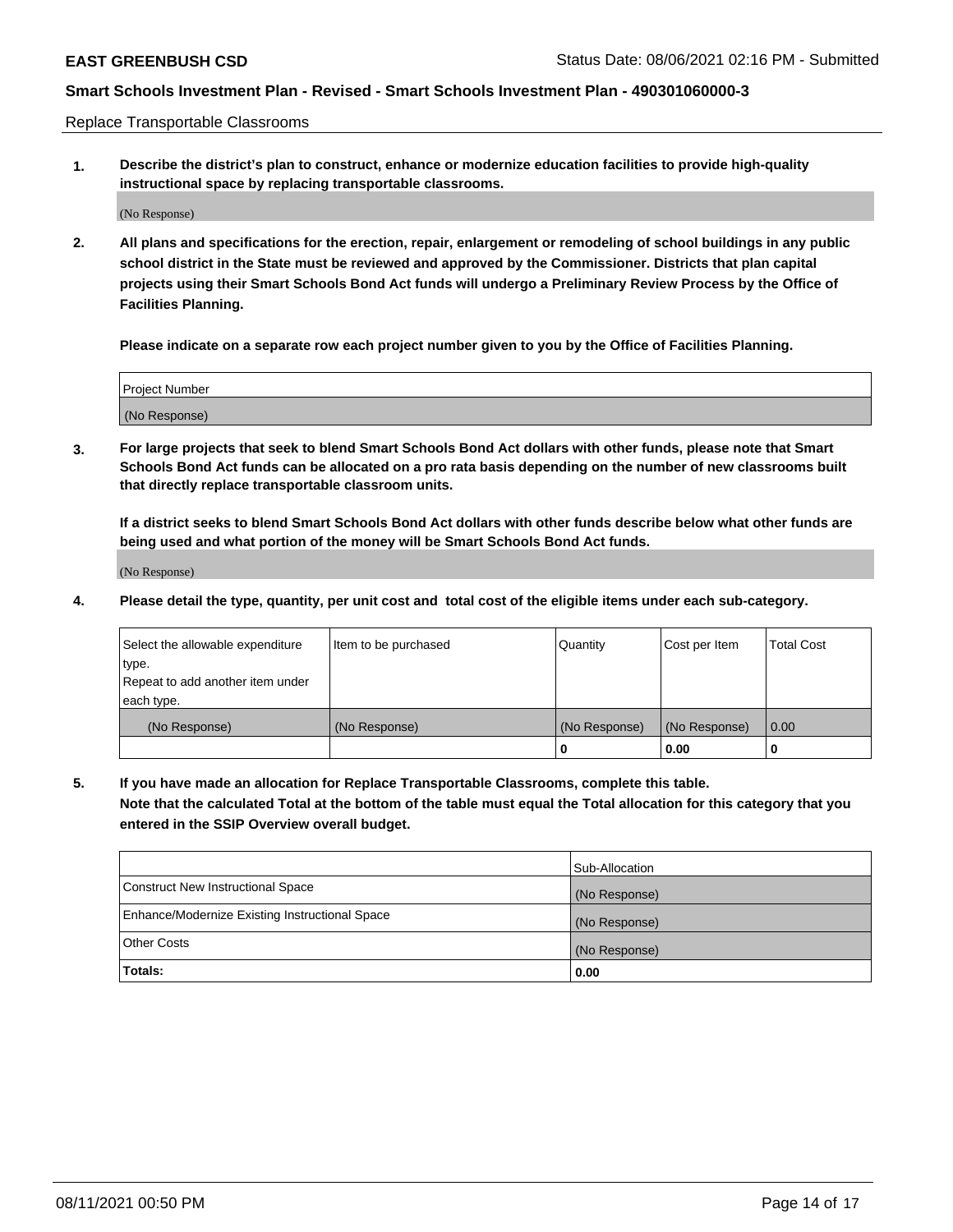High-Tech Security Features

**1. Describe how you intend to use Smart Schools Bond Act funds to install high-tech security features in school buildings and on school campuses.**

(No Response)

**2. All plans and specifications for the erection, repair, enlargement or remodeling of school buildings in any public school district in the State must be reviewed and approved by the Commissioner. Smart Schools plans with any expenditures in the High-Tech Security category require a project number from the Office of Facilities Planning. Districts must submit an SSBA LOI and receive project numbers prior to submitting the SSIP. As indicated on the LOI, some projects may be eligible for a streamlined review and will not require a building permit. Please indicate on a separate row each project number given to you by the Office of Facilities Planning.**

| <b>Project Number</b> |  |
|-----------------------|--|
|                       |  |
| (No Response)         |  |

- **3. Was your project deemed eligible for streamlined Review?**
	- Yes
	- $\hfill \square$  No
- **4. Include the name and license number of the architect or engineer of record.**

| Name          | License Number |
|---------------|----------------|
| (No Response) | (No Response)  |

**5. Please detail the type, quantity, per unit cost and total cost of the eligible items under each sub-category.**

| Select the allowable expenditure | Item to be purchased | Quantity      | Cost per Item | <b>Total Cost</b> |
|----------------------------------|----------------------|---------------|---------------|-------------------|
| type.                            |                      |               |               |                   |
| Repeat to add another item under |                      |               |               |                   |
| each type.                       |                      |               |               |                   |
| (No Response)                    | (No Response)        | (No Response) | (No Response) | 0.00              |
|                                  |                      | 0             | 0.00          |                   |

**6. If you have made an allocation for High-Tech Security Features, complete this table.**

**Enter each Sub-category Public Allocation based on the the expenditures listed in Table #5.**

|                                                      | Sub-Allocation |
|------------------------------------------------------|----------------|
| Capital-Intensive Security Project (Standard Review) | (No Response)  |
| <b>Electronic Security System</b>                    | (No Response)  |
| <b>Entry Control System</b>                          | (No Response)  |
| Approved Door Hardening Project                      | (No Response)  |
| <b>Other Costs</b>                                   | (No Response)  |
| Totals:                                              | 0.00           |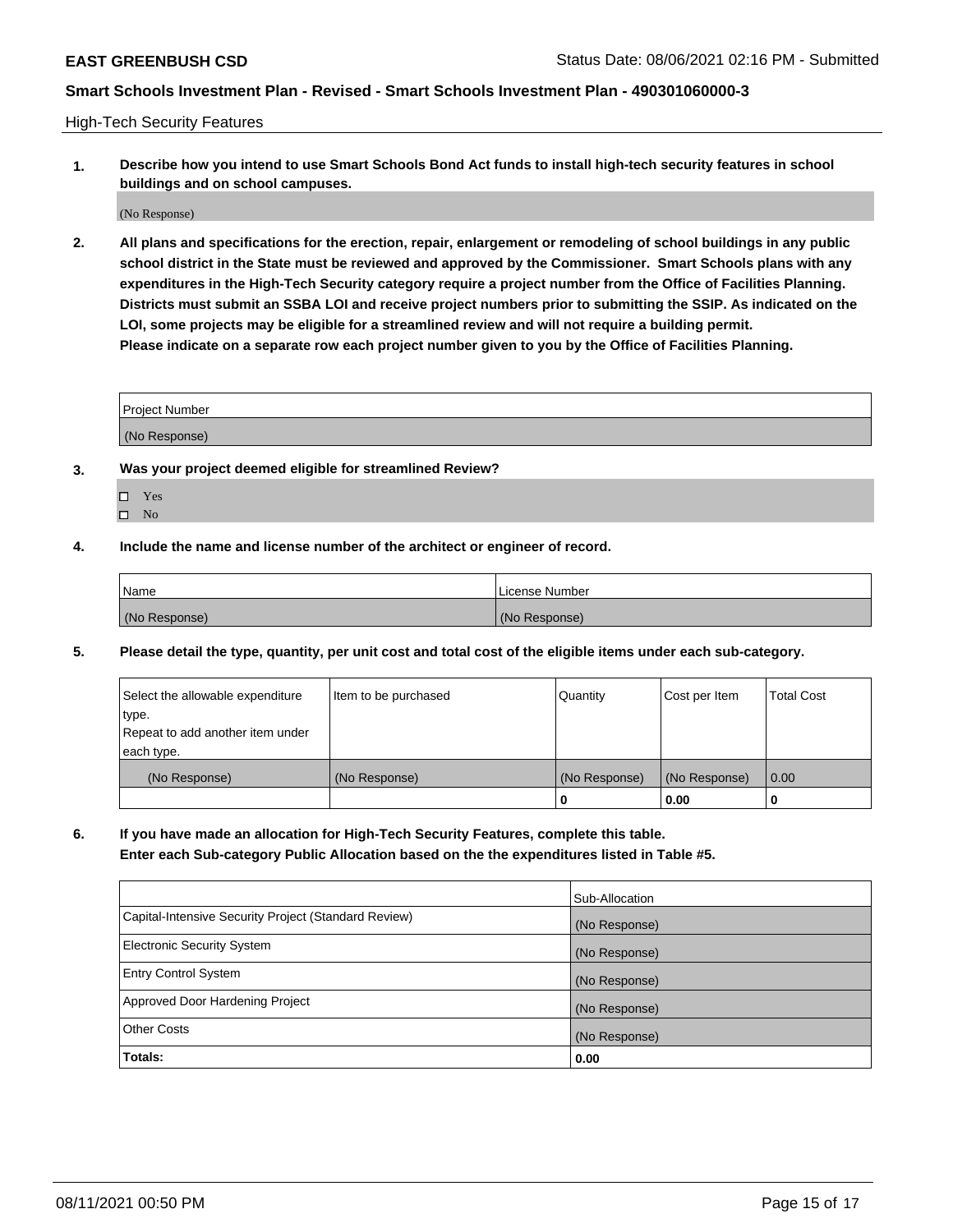Non-Public Schools

**1. Describe your plan to utilize SSBA funds to purchase devices and loan to the nonpublic schools within your district. Please specify what devices have been requested by the nonpublic schools. If the nonpublic schools have not finalized requests, the district should provide the date nonpublic schools will submit the request by.**

**Please note: If this plan has been identified as a Remote Learning Plan to be submitted and reviewed on an expedited basis, the district should state that they will reach out to the nonpublic schools upon submission of the application, in lieu of responding to the question above.**

The district has met the \$250 maximum per student for the non publics with SSIP 02 and therefore will not be able to purchase additional equipment for the non public schools under this application (SSIP 03).

**2. A final Smart Schools Investment Plan cannot be approved until school authorities have adopted regulations specifying the date by which requests from nonpublic schools for the purchase and loan of Smart Schools Bond Act classroom technology must be received by the district.**

By checking this box, you certify that you have such a plan and associated regulations in place that have been made public.

**2a. Please enter the date each year nonpublic schools must request loanable items from the school district. This date cannot be earlier than June 1 of the previous school year.**

(No Response)

#### **3. Final 2014-15 BEDS Enrollment to calculate Nonpublic Sharing Requirement (no changes allowed.)**

|            | <b>Public Enrollment</b> | l Nonpublic Enrollment | <b>Total Enrollment</b> | l Nonpublic Percentage |
|------------|--------------------------|------------------------|-------------------------|------------------------|
| Enrollment | 4.067                    | 217<br>، ر ب           | .384.00                 | ר ה<br>$-20$           |

## **4. Nonpublic Loan Calculator**

|                                                        | Loanable       | Loanable   | Additional       | Estimated | Previously | l Cumulative | Final Per  | <b>Final Total</b> |
|--------------------------------------------------------|----------------|------------|------------------|-----------|------------|--------------|------------|--------------------|
|                                                        | School         | Classroom  | Nonpublic        | Per Pupil | Approved   | Per Pupil    | Pupil Loan | l Loan             |
|                                                        | l Connectivitv | Technology | Loan             | Amount -  | Per Pupil  | Loan         | Amount -   | l Amount -         |
|                                                        |                |            | (Optional)       | This Plan | Amount(s)  | Amount       | This Plan  | This Plan          |
| Required Nonpublic<br>Loan                             | 0.00           | 840.000.00 |                  | 206.54    | 250.00     | 250.00       | 0.00       | 0.00               |
| Final Adjusted Loan<br>- (If additional loan<br>funds) | 0.00           | 840,000.00 | (No<br>Response) | 206.54    | 250.00     | 250.00       | 0.00       | 0.00               |

## **5. Nonpublic Share**

|                                          | Final Per Pupil Amount | Final Nonpublic Loan Amount |
|------------------------------------------|------------------------|-----------------------------|
| Pending and Previously<br>Approved Plans | 250.00                 | 79,250.00                   |
| This Plan                                | 0.00                   | 0.00                        |
| Total                                    | 250.00                 | 79,250.00                   |

#### **6. Distribution of Nonpublic Loan Amount by School**

| Nonpublic School Name    | 2018-19 K-12 Enrollment | Special Ed School? If Yes, not eligible |
|--------------------------|-------------------------|-----------------------------------------|
| HOLY SPIRIT SCHOOL       | 107                     | No.                                     |
| WOODLAND HILL MONTESSORI | 224                     | <b>No</b>                               |
| <b>SCHOOL</b>            |                         |                                         |

**7. Please detail the type, quantity and per unit cost of the eligible items under each sub-category.**